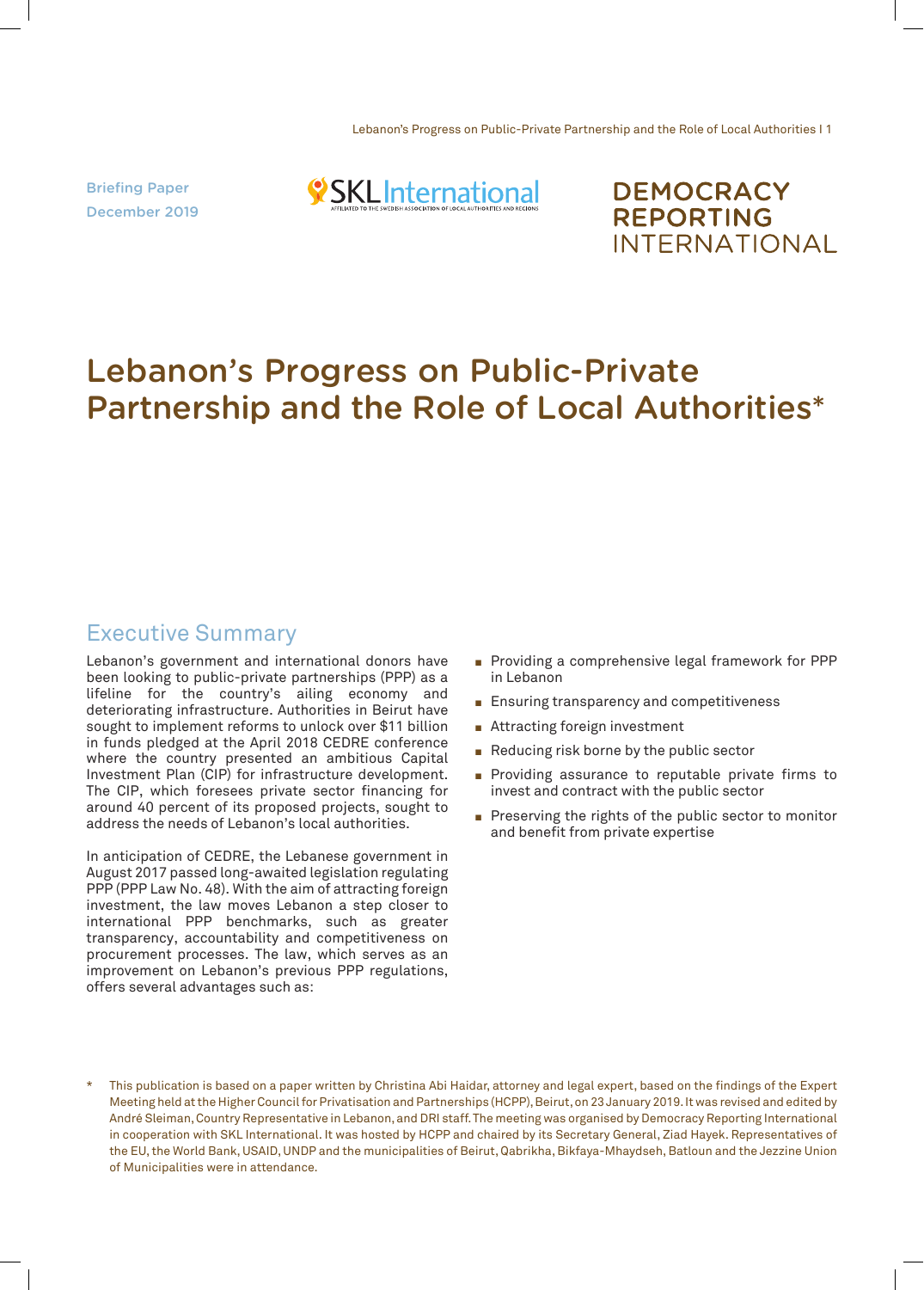However, gaps in this law pose challenges to local municipalities in Lebanon, which should play a vital role in strengthening local economic development. In Lebanon, municipalities are unable to properly address local infrastructure needs because they are administratively constrained by and fiscally dependent on the central government.<sup>1</sup>

To keep pace with increased local demands and enhance local development, private sector involvement in local governance is key. This, together with reforms to the municipal financial system, would allow the municipalities not to rely as heavily on the support of the donor community and the central government.

Despite the factors constraining local authorities, municipalities have managed to achieve several PPP success stories, which can serve as models for future PPP projects involving local authorities (see Section 2).

The Jezzine Union of Municipalities initiating ecofriendly projects boosting the local economy

The Municipality of Qabrikha demonstrating how local authorities and donors can partner for sustainable energy solutions

The Municipality of Bikfaya-Mhaydseh and Fayhaa Union of Municipalities taking the lead in waste management and offering a model for local solutions to Lebanon's waste crisis

PPP Law No. 48 is not geared for small, short-term, or urgent PPP projects favoured by local authorities in the country because it does not provide for a simplified procurement process suitable for the type of infrastructure projects commonly conducted by municipalities.

As such, several steps need to be taken to create an environment conducive to capital expenditure at the municipal level in partnership with private investors:

- Streamlining the approval process for small-scale PPP projects favoured by municipalities
- $\blacksquare$  Training municipalities to better understand PPP Law No. 48
- **Encouraging municipalities to pool resources for** joint infrastructure projects
- Bolster the new PPP law with further transparency measures

Transparency is key to the success of PPP as it encourages competition, fairness and efficiency. Lebanon's PPP Law takes positive steps toward ensuring transparency, but more efforts must be taken to ensure transparency in a comprehensive PPP regulatory framework stretching from the central government down to the level of local authorities. These include:

- **Facilitating the involvement of civil society and non**governmental organisations in observer roles for PPP projects
- Fully involving all stakeholders, including dialoguing with residents
- **Ensuring** the transparency, integrity and accountability of implementing agencies, including their organisational structures and procurement processes
- $\blacksquare$  Adopting complaint mechanisms for PPP operations

See DRI. (2017). Public Service Provision in Municipal Unions in Lebanon: Solid Waste Management, Municipal Police and Public Safety, Accountability and Participation. Beirut: Final Survey Report. December 2017.

DRI. (2019). Are Lebanese Municipalities Delivering? Survey Results on solid waste management, public safety and citizen outreach at the local level. Beirut: Final Survey Report. July 2019.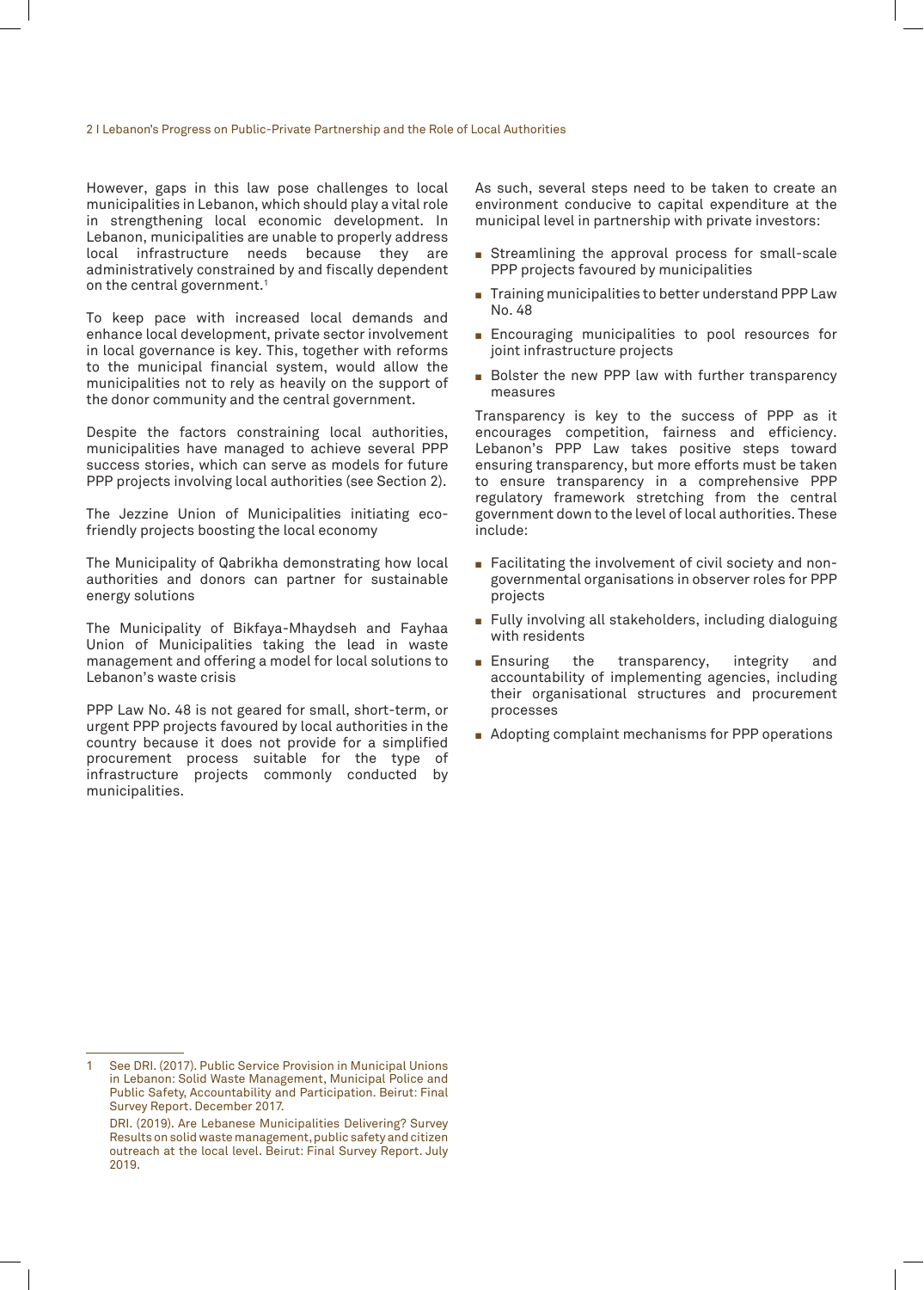## 1. Lebanon Eyes Private Investment Solutions for Public Sector Woes

Lebanon entered the April 2018 CEDRE conference in Paris seeking foreign aid to address deteriorating economic conditions. Following the 1975–1990 civil war, the country amassed spiralling public debts in a bid to repair its infrastructure. In 2018, Lebanon's debtto-GDP ratio hit 153 percent. Meanwhile, Lebanon remains mired with sluggish economic growth, political deadlock and turbulence, corruption and an inefficient public bureaucracy. Despite heavy government spending, the country's infrastructure has not seen substantial improvements.

According to the World Economic Forum's 2018 Global Competitiveness Report, Lebanon's quality of infrastructure ranked 95th out of 140 countries. The country ranked an even lower 102nd in terms of utility infrastructure, including water and electricity supply. Lebanon's dense urban areas continue to grow in population while fixed assets, such as buildings, equipment and facilities continue to deteriorate.

These structural problems are compounded at the level of Lebanon's municipalities, which are unable to respond to local infrastructure needs because of understaffing and lack of financial resources.

Lebanese authorities presented to the CEDRE conference an ambitious Capital Investment Plan (CIP) calling for physical infrastructure development and rehabilitation, including ensuring clean water and sanitation, affordable energy as well as making cities resilient and sustainable. Lebanon won over \$11 billion in pledged funds for the CIP at the CEDRE conference, conditional upon the government enacting several reforms.

The private sector is expected to finance around 40 percent of the CIP's proposed infrastructure projects via PPP agreements. Lebanon's CIP proposal to the CEDRE conference specifically flagged the adoption of PPP Law No. 48 of 2017, which provides the legal framework for private sector investment in infrastructure.

PPP is defined as a long-term agreement between governments and private companies for public assets and services that seek to benefit from private sector efficiency, expertise and resources.



Figure 1. Types of PPP in Order of Extent of Private Sector Involvement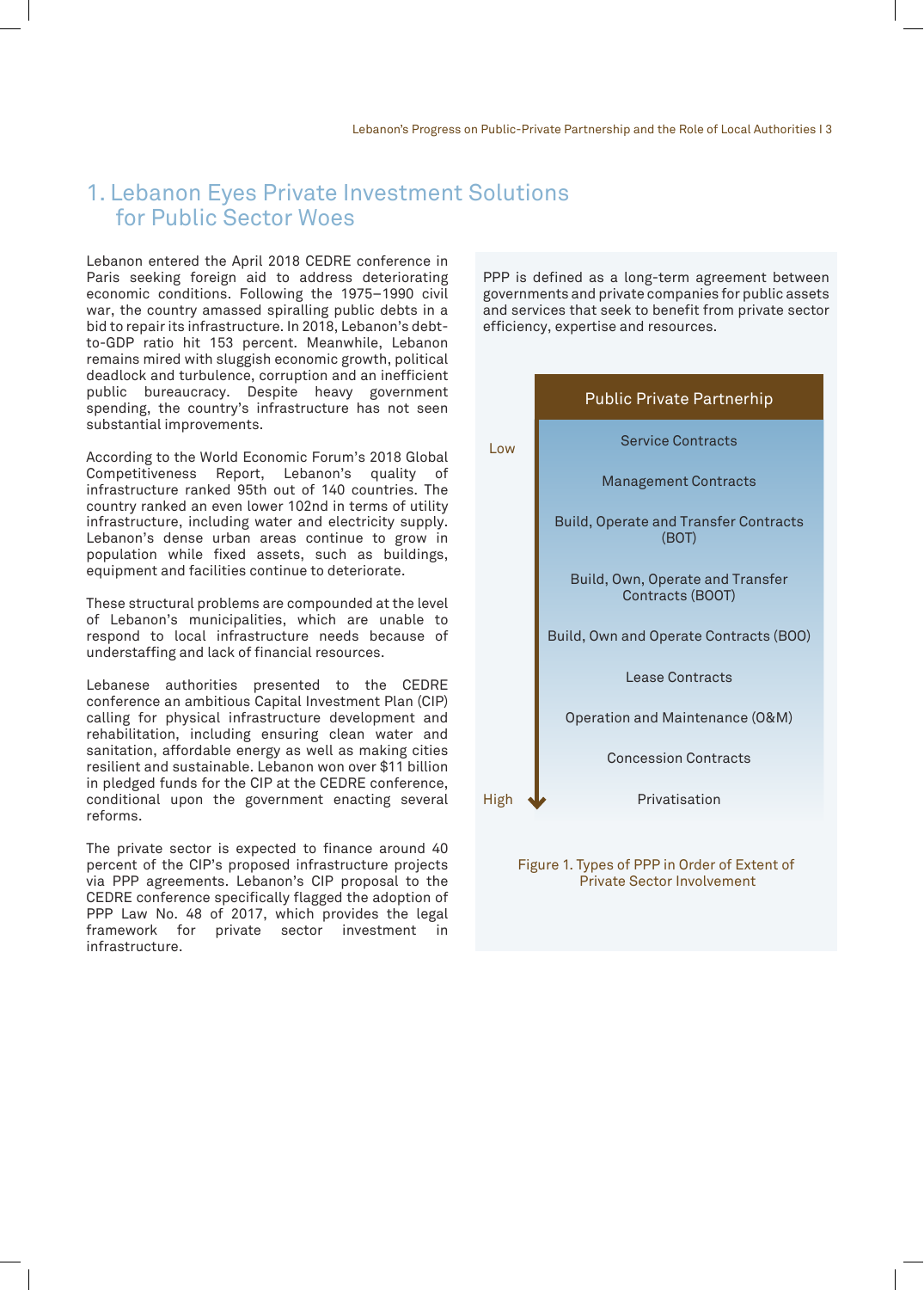Lebanon's government and foreign donors view PPP agreements as a lifeline for Lebanon's ailing economy. These agreements, in which the private party bears significant risk and management responsibility, offer several advantages for both the central government and local municipalities.

#### Table 1. Benefits of PPP in Lebanon

| Private sector can provide the public sector with the<br>technology, skills and know-how it lacks.                                        | Private sector is more agile and better endowed with<br>resources and competencies than the country's public<br>sector, which is impeded by antiquated laws. |
|-------------------------------------------------------------------------------------------------------------------------------------------|--------------------------------------------------------------------------------------------------------------------------------------------------------------|
| Private sector can help relieve government fiscal<br>burdens as private sector would incur initial costs or<br>contract debt of projects. | PPP can finance projects for municipalities, which are<br>deprived of important funding sources.                                                             |
| PPP can solve the conundrum of contracting loans,<br>which are prohibited for municipalities.                                             |                                                                                                                                                              |

The PPP Law No. 48, the first to provide a comprehensive legal framework for PPP in Lebanon, moves Lebanon closer to international standards following two decades of faltering attempts at enacting PPP to alleviate public debt.

Since PPPs are public contracts, best practices can be derived from the United Nations Commission on International Trade Law (UNCITRAL), which states that well-designed procurement encourages participation, maximises efficiency, promotes competition, provides equitable treatment for stakeholders, promotes integrity and achieves transparency.

The United Nations Economic Commission for Europe (UNECE), for its part, builds on these practices and recommends that PPP projects enhance resilience, improve economic effectiveness, promote replicability and development of further projects, and fully involve all stakeholders.2

Transparency International recommends that information at every stage of the public procurement cycle be released to the public, from needs assessments to audits of projects. Stakeholders should be informed of all major decisions, while public comment should be requested in hearings, according to the organisation's transparency guidelines.3

PPP Law No. 48 ensures transparency throughout the public tender process and establishes the regulatory outline for contracts by the Lebanese government with private investors to build and manage infrastructure. However, gaps in this law pose challenges to local municipalities in Lebanon, which should play a vital role in strengthening local economic development.

As such, several steps need to be taken to create an environment conducive to capital expenditure at the municipal level in partnership with private investors:

- **Extreamlining the approval process for small-scale** PPP projects favoured by municipalities
- $\blacksquare$  Training municipalities to better understand PPP Law No. 48
- **Encouraging municipalities to pool resources for** joint infrastructure projects
- Bolster the new PPP law with further transparency measures

United Nations Economic Commission for Europe. (2017). UNECE Standard on a Zero Tolerance Approach to Corruption in PPP Procurement. https://www.unece.org/ppp/standards. html. Viewed 08-11-2019.

<sup>3</sup> Transparency International. (2014). Curbing Corruption in Public Procurement: A Practical Guide. https://www. transparency.org /whatwedo/publication/curbing \_ corruption\_in\_public\_procurement\_a\_practical\_guide. Viewed 08-11-2019.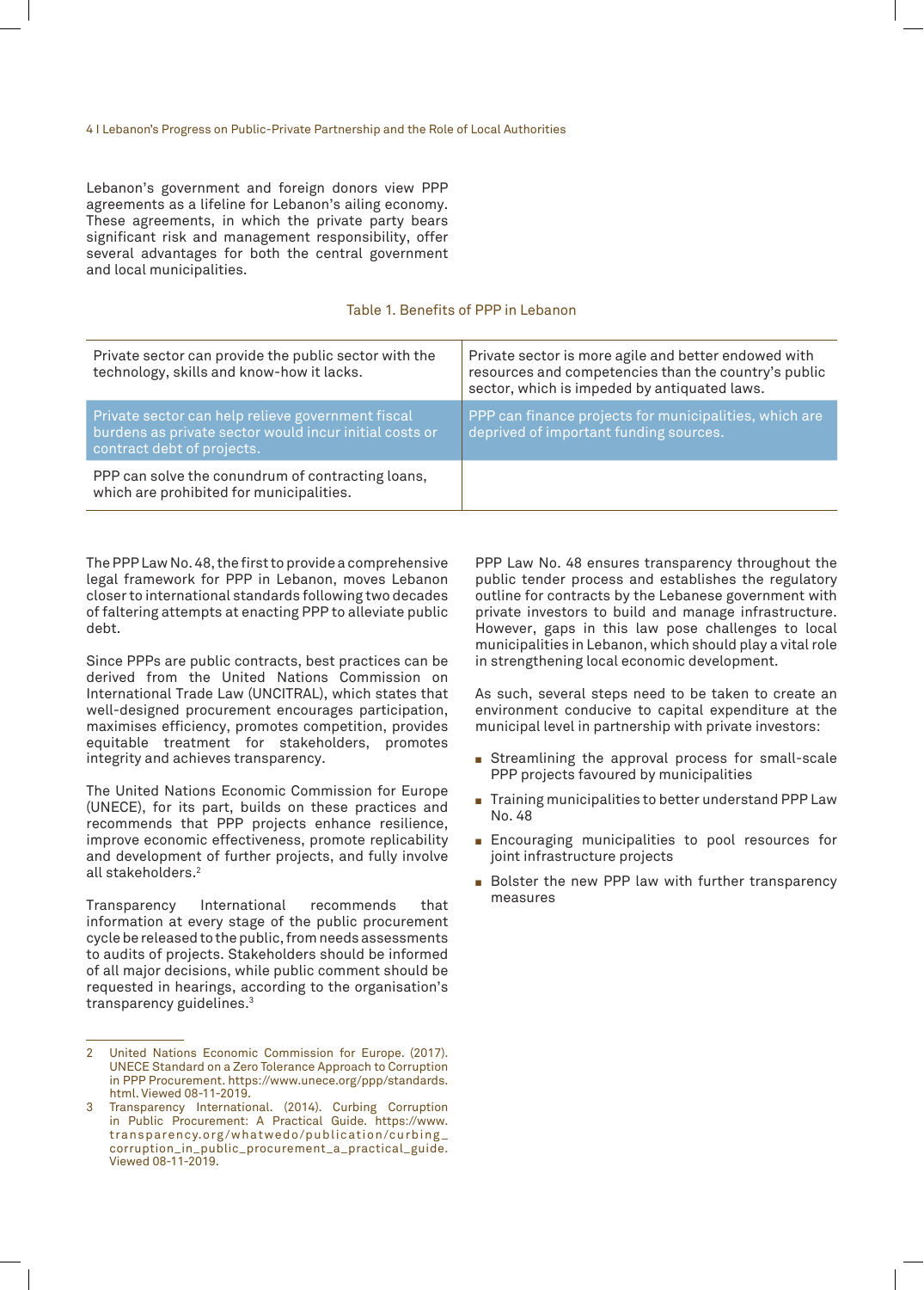## 2. Lessons Learnt? Lebanese Government's Public-Private Partnerships Experience

Following the end of the 1975–1990 Civil War, Lebanon's government lacked capacities to provide public services and rebuild destroyed infrastructure. This provided an opening for civil society organisations (CSOs) and the private sector to take on public service delivery roles, albeit on a largely informal basis.

While Lebanese governments starting from the late 1990s attempted to activate PPP agreements in response to fast mounting public debt, little progress was made from a legal perspective to facilitate and regulate such agreements.

Lebanon's PPPs since 1990

Sukleen handling solid waste collection and treatment

SOLIDERE planning and redeveloping Beirut Central District

Ondea awarded management contract for Tripoli Water Authority

Concessions awarded to expand Beirut International Airport

LibanPost operating postal sector

Beirut Duty Free operated by Phoenicia – Aer Rianta Company (PAC)

MAPAS operating Jeita Grotto tourist attraction

Mobile phone network awarded to France Telecom, Mobile Liban and LibanCell

Karadeniz Holding deploys power barge

Prior to the passage of PPP Law No. 48 in 2017, publicprivate projects lacked the customary guarantees to reduce risk and provide transparency sought by foreign investors and international financial institutions to secure the viability of their projects and reduce risks.

Despite the incomplete legal framework, Lebanon's governments enacted several PPP projects using Management,4 Build Operate and Transfer as well as Concession contracts.5

- 4 According to the World Bank, in Management/Operation and Maintenance contracts, the "awarding authority engages the contractor to manage a range of activities for a relatively short period (2 to 5 years). Management contracts tend to be task specific and input rather than output focused". See: World Bank. (2019). "Management/Operation and Maintenance Contracts". Public-Private-Partnership Legal Resource Center. https://ppp.worldbank.org/public-privatepartnership/agreements/management-and-operatingcontracts. Viewed 08-11-2019.
- 5 In a Build Operate and Transfer project "the public sector grantor grants to a private company the right to develop and operate a facility or system for a certain period" in which the "operator generally obtains its revenues through a fee charged to the utility/ government rather than tariffs charged to consumers". A Concession grants the "concessionaire the longterm right to use all utility assets… including responsibility for operations and some investment. […] In a concession the concessionaire typically obtains most of its revenues directly from the consumer and so it has a direct relationship with the consumer". World Bank. (2018). "Concessions, Build-Operate-Transfer (BOT) and Design-Build-Operate (DBO) Projects". Public-Private-Partnership Legal Resource Center. https://ppp. worldbank.org/public-private-partnership/agreements/ concessions-bots-dbos. Viewed 08-11-2019.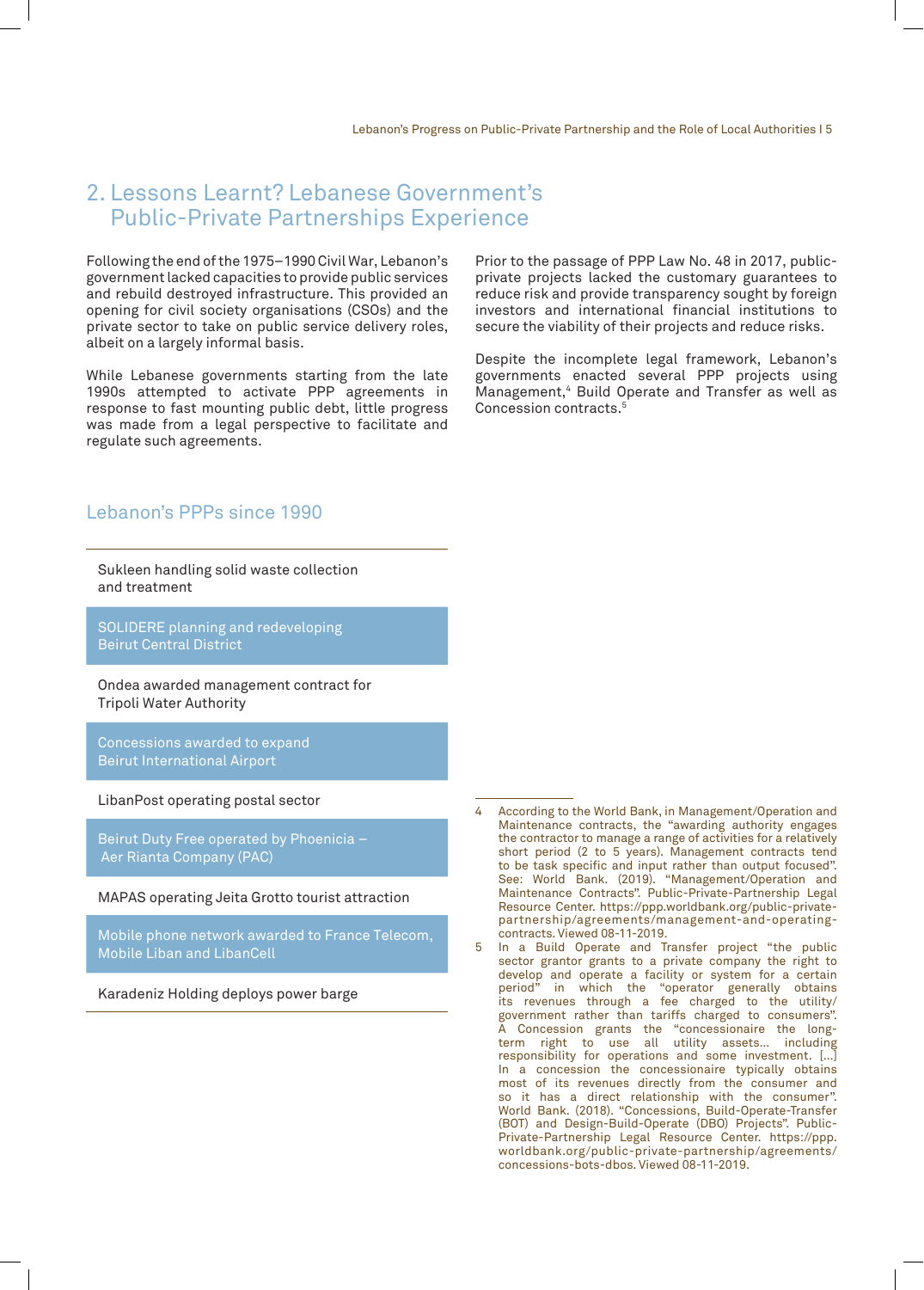Before the enactment of Law No. 48, ministries were able to procure PPPs based on specific laws and policies for major sectors, including water, telecommunications and civil aviation. Until 2017, the regulatory framework was reinforced by the Tenders Regulation (Decree No. 2866 of 1959) and the Public Accounting Law (Decree No. 14969 of 1963).

The passage of Law No. 228 in 2000 established the Higher Council of Privatisation (HCP) to regulate privatisation operations. The law aimed to:

- $\blacksquare$  Ensure competitiveness
- Protect consumer interests and the rights of citizens working for state entities subject to privatisation
- $\blacksquare$  Preserve public funds
- $\blacksquare$  Provide citizens the opportunity to participate in the ownership and administration of privatised state enterprise
- $\blacksquare$  Attract private investment

Passed in 2014, Law No. 288 allowed the government to license power plants. Although the law provided a general outline for privatisation on a case-by-case basis, it did not specify any public entities subject to privatisation. The financial loans and grants given to the Lebanese governments at the Paris I (2001), Paris II (2002) and Paris III (2007) international donor conferences were conditioned upon reforms and privatisation, none of which were implemented.

#### Failings of PPPs in Lebanon

Most PPP agreements implemented by Lebanon's governments have come under criticism for not achieving their goals of boosting the economy, rehabilitating infrastructure and providing good services to citizens. These failures are rooted in two main causes:

- $\blacksquare$  Lack of standardised project preparation processes as well as contract design
- **n** Inadequate tender processes conducted under sector or project-specific laws



Figure 2. The evolution of the legal framework of Public-Private Partnerships in Lebanon.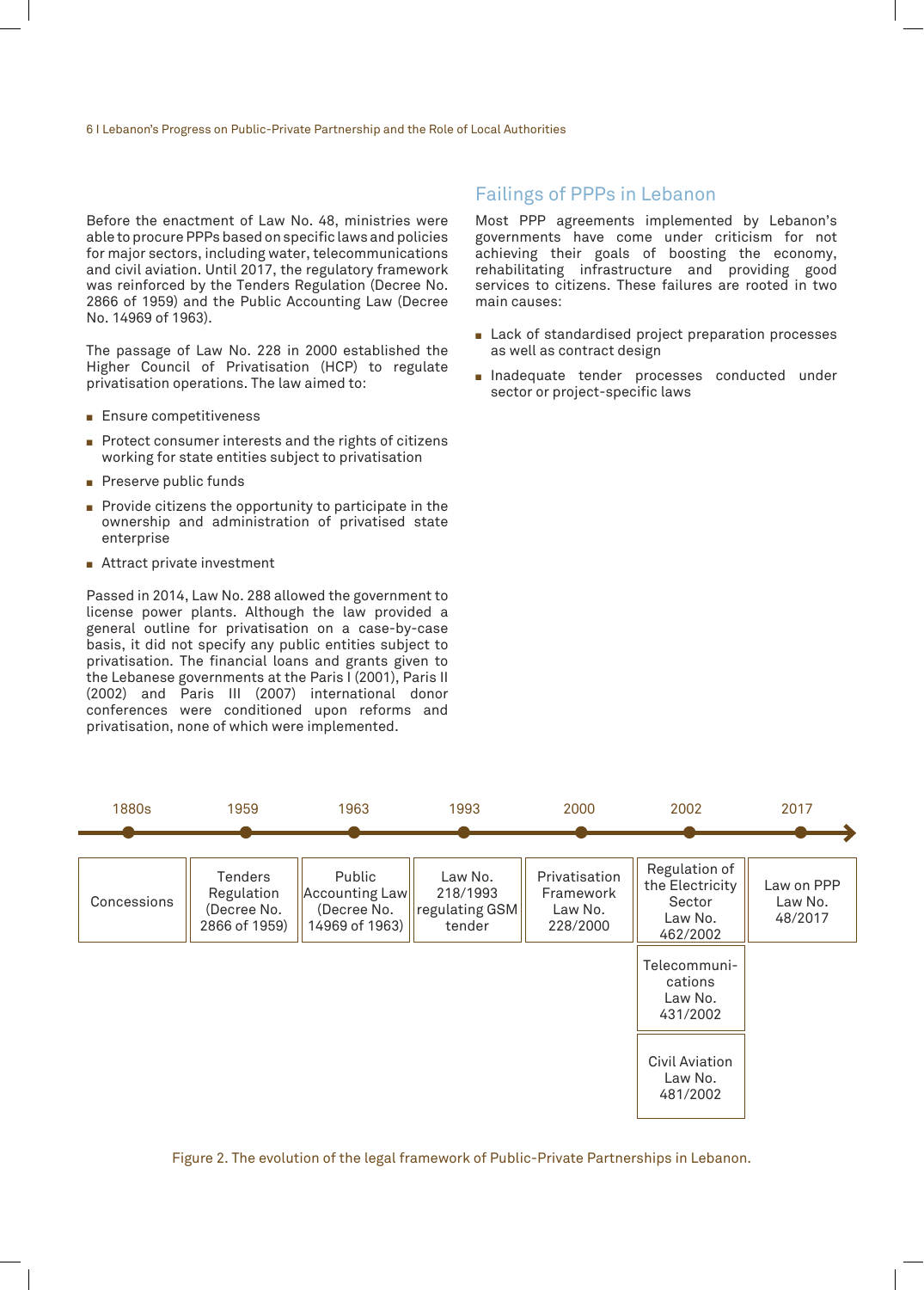#### Case Study: Failure to Privatise Lebanon's Electricity Sector

Lebanon's electrical power grid provides an informative example of the past challenges to privatise a significant segment of the country's economy. Ratified in 2002, Law No. 462 established a framework for privatising the energy sector, which was categorised into three stages: production, transmission (to remain a public function) and distribution.

The law stipulated the creation of the Electricity Regulatory Authority (ERA), a national entity enjoying technical, administrative and financial autonomy, entitled to issue 50-year licenses for the production and distribution of electricity through public tenders and offerings. Moreover, the ERA was tasked with promoting competition in the electricity sector and ensuring market transparency.

As of today, the ERA has not been established and there has been no progress in the regulation of the privatisation of the energy sector. The sector is at the mercy of illegal private generator owners tolerated by the Lebanese government due to the state-owned Electricité du Liban's (EDL) inability to provide 24-hour electricity.

Without the formation of the ERA, Lebanon's production and distribution of electricity remains monopolised by the EDL, which was founded in 1964. Setting up the ERA would be key to establishing public-private relations in the electricity field and ensuring efficient energy agreements.

Despite the failure to enforce the existing legal framework for the electricity sector, many attempts were made to privatise the electricity sector between 2012 and 2018:

- In 2012, EDL awarded four-year Distribution Service Provider (DSP) contracts to three private firms tasked with operating and maintaining the country's electricity distribution network, including billing and installation of new meters. Despite criticism of the DSP services, the contracts were renewed.
- Starting from September 2013, EDL has contracted Turkish firm Karadeniz Holding for floating power stations to boost Lebanon's electrical output.

The ratification of Law No. 288 in 2014, allowing the private sector to generate electricity, ushered in public-private renewable energy partnerships. Three firms were awarded contracts to build wind turbines in<br>Lebanon's northernmost Akkar governorate. Lebanon's northernmost Akkar governorate. Meanwhile, the Ministry of Energy and Water launched Expression of Interests for solar farms and hydroelectric power stations. Once awarded, EDL will buy the output from the awarded firms via a Power Purchase Agreement.

However, as long as Law No. 462 is not applied, there is no legal framework regulating PPP in the electricity sector nor allowing generation of electricity by entities other than EDL.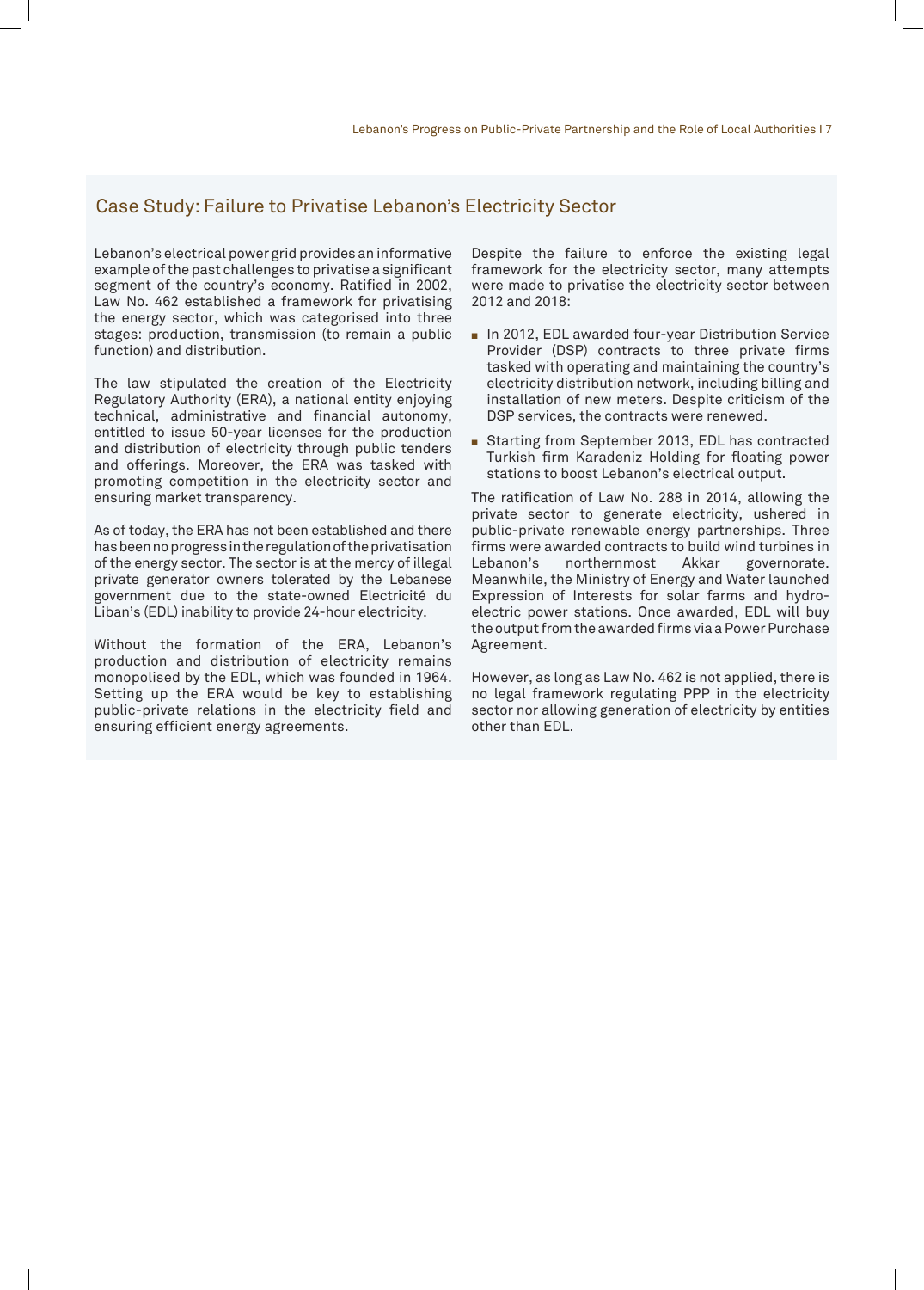## 3. Local Authorities Seeking Private Partnerships Despite Constraints

Lebanon's local authorities should play a vital role in strengthening local economic development, as several laws specific to municipalities have authorised them to exercise a wide range of functions (see Table 3). However, local authorities are unable to fulfil even the most basic duties, such as providing services and investing in development, since they are administratively constrained by and fiscally dependent on the central government (see Table 3).

Most local authorities suffer from common financial and administrative problems. A significant number are financially distressed and under-staffed, while the majority are small and lack qualified staff; they barely have the capacity to hire employees. Existing financial resources are limited and inadequate to respond to the needs of local infrastructure. Indirect revenues are not distributed regularly by the central government.

Prior to the ratification of PPP Law No. 48, municipalities were able to develop and tender PPP projects pursuant to a regulatory framework of laws and decrees dating back to 1963 (see Table 2).

Specifically, Article 50 of the Municipal Act stipulates that municipalities and unions of municipalities have the legal right to establish joint projects with the private sector. Article 49 of the same decree states that municipalities shall be in charge, without limitation, of executing large-scale infrastructure projects.

While municipalities have been entitled to open bank accounts and profit from financial aid, donations and loans, as per Article 86 of the Municipal Act, their decision-making in this regard is subject to administrative control from the Ministry of Interior and Municipalities (MoIM) and central government agencies. The MoIM has authority over the management, budget and finances of all municipalities through the qaimaqam (district commissioner), the mohafez (governor) and the Minister of Interior and Municipalities, respectively, according to Articles 59–62 of the Municipal Act.

In effect, the Municipal Act denies municipalities the authority to contract loans for public-private projects. As such, municipalities face constraints accessing subsidised loans offered by Lebanon's central bank, Banque du Liban (BDL). BDL helps finance investments potentially useful for municipalities, including energy saving, renewable energy technology and environmental green energy projects. Lebanon's central bank offers subsidised rates for these investments as well as lowcost financing, medium to long-term maturities and exemptions to banks from part of the required reserve requirement to finance these projects at low costs.

The National Energy Efficiency and Renewable Energy Action (NEEREA), a national financing mechanism initiated by BDL, is dedicated to financing green energy projects. NEEREA provides interestfree, long-term loans to residential, commercial, non-profit and industrial users for energy-efficiency and renewable energy projects. BDL Circular No. 399 – issued in October 2015 – tailored NEEREA to meet the needs of municipalities, extending the mechanism to finance environmentally-friendly projects in villages and rural areas.

Another municipality friendly BDL financial mechanisms, the Lebanese Environmental Action (LEA) for Water, Air and the Environment, offers subsidised loans for projects improving air and water quality, including wastewater treatment plants, rainwater collection, landscaping as well as traditional roof tiling and stone cladding systems.

Despite being subject to oversight by the central government, municipal activities and resources remain distinct and unique. In fact, many municipalities have already been implementing projects in partnership with private firms, either donor-driven or based on selfinitiative. The following case studies exhibit municipal success stories with PPP.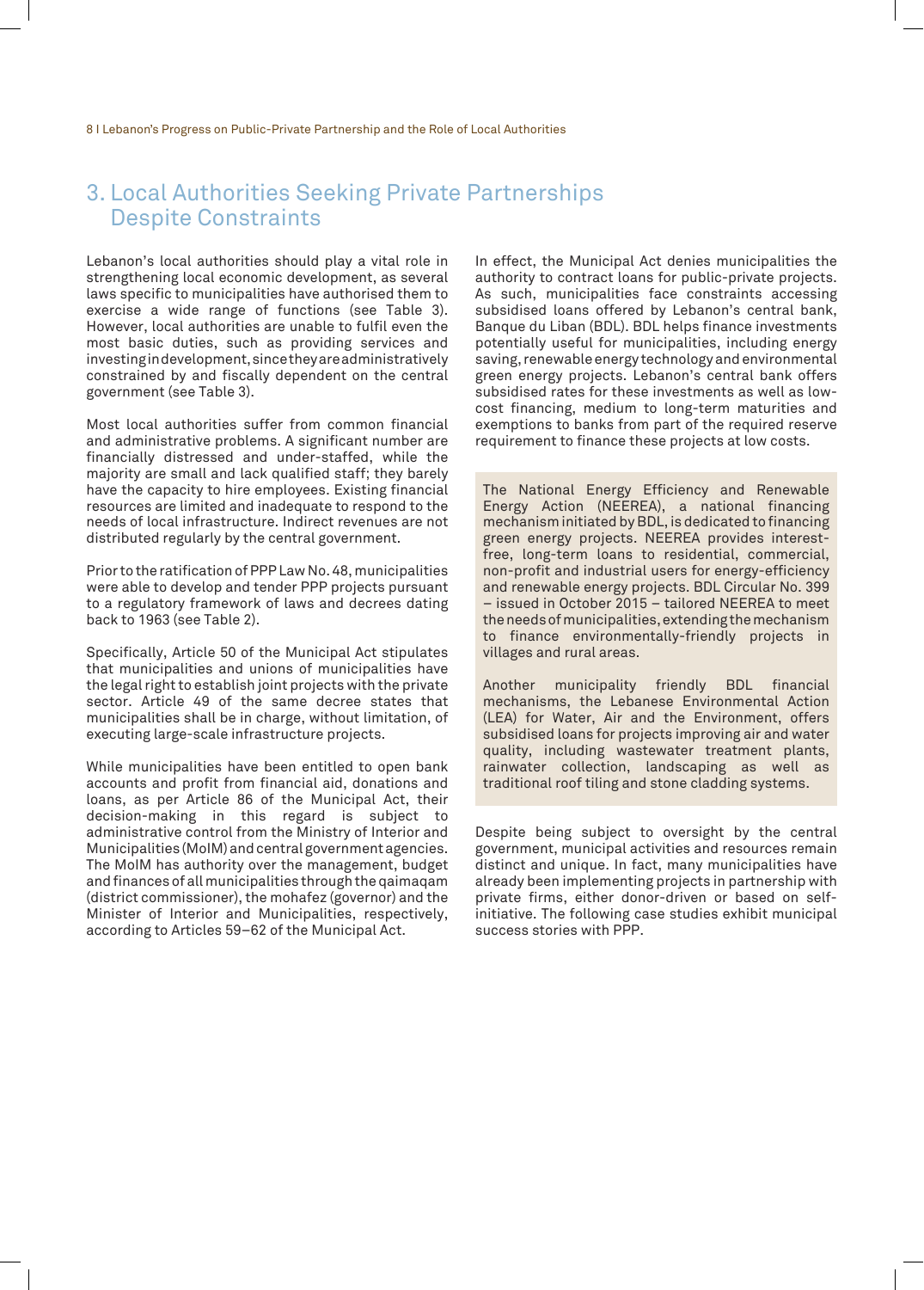#### Table 2. Prior Framework of PPP Regulations for Municipalities

| Municipal Act, Decree-Law No. 118/1977                                                                                                            | Decree No. 5595/1982 (specifying the accounting<br>procedures in municipalities and unions of<br>municipalities that are not subject to the oversight of<br>the Court of Audit) |
|---------------------------------------------------------------------------------------------------------------------------------------------------|---------------------------------------------------------------------------------------------------------------------------------------------------------------------------------|
| The Public Accounting Law of 1963 (for municipalities<br>and unions of municipalities that are subject to the<br>oversight of the Court of Audit) | Municipal Fees and Surtaxes Law No. 60/1988 as<br>amended by Law No. 14 dated 20/8/1990                                                                                         |

## Table 3. PPPs allowed by the Municipal Act of 1977

| Article 49                                                                                                                                                                                         | Article 50                                                                                                                                                                           |
|----------------------------------------------------------------------------------------------------------------------------------------------------------------------------------------------------|--------------------------------------------------------------------------------------------------------------------------------------------------------------------------------------|
| Planning, improving and expanding streets,<br>establishing gardens and public places and executing<br>designs related to the municipality                                                          | Public and technical schools as well as nurseries                                                                                                                                    |
| Establishing shops, parks, racing places, playgrounds,<br>toilets, museums, hospitals, dispensaries, shelters,<br>libraries, popular residences, wash houses, sewers,<br>waste drainage and others | Popular residences, toilets, public wash-houses and<br>swimming pools                                                                                                                |
| Regulating transportation of all types, determining its<br>fees, if necessary, within the municipal area, with<br>observance of the provisions of the laws in force                                | Museums, public libraries, theatres, cinemas,<br>amusement centres, clubs, playgrounds and other<br>public and sports shops as well as social, cultural and<br>artistic institutions |
| Entering into contracts to conclude agreements<br>with municipalities                                                                                                                              | Local means of public transportation                                                                                                                                                 |
| Supervising public utilities and drawing up reports<br>regarding the work progress thereof to the concerned<br>administrations                                                                     | Public hospitals, sanatoriums, dispensaries and other<br>health establishments and institutions                                                                                      |
|                                                                                                                                                                                                    | Public shops for buying food, refrigerators for keeping<br>them and threshing floors                                                                                                 |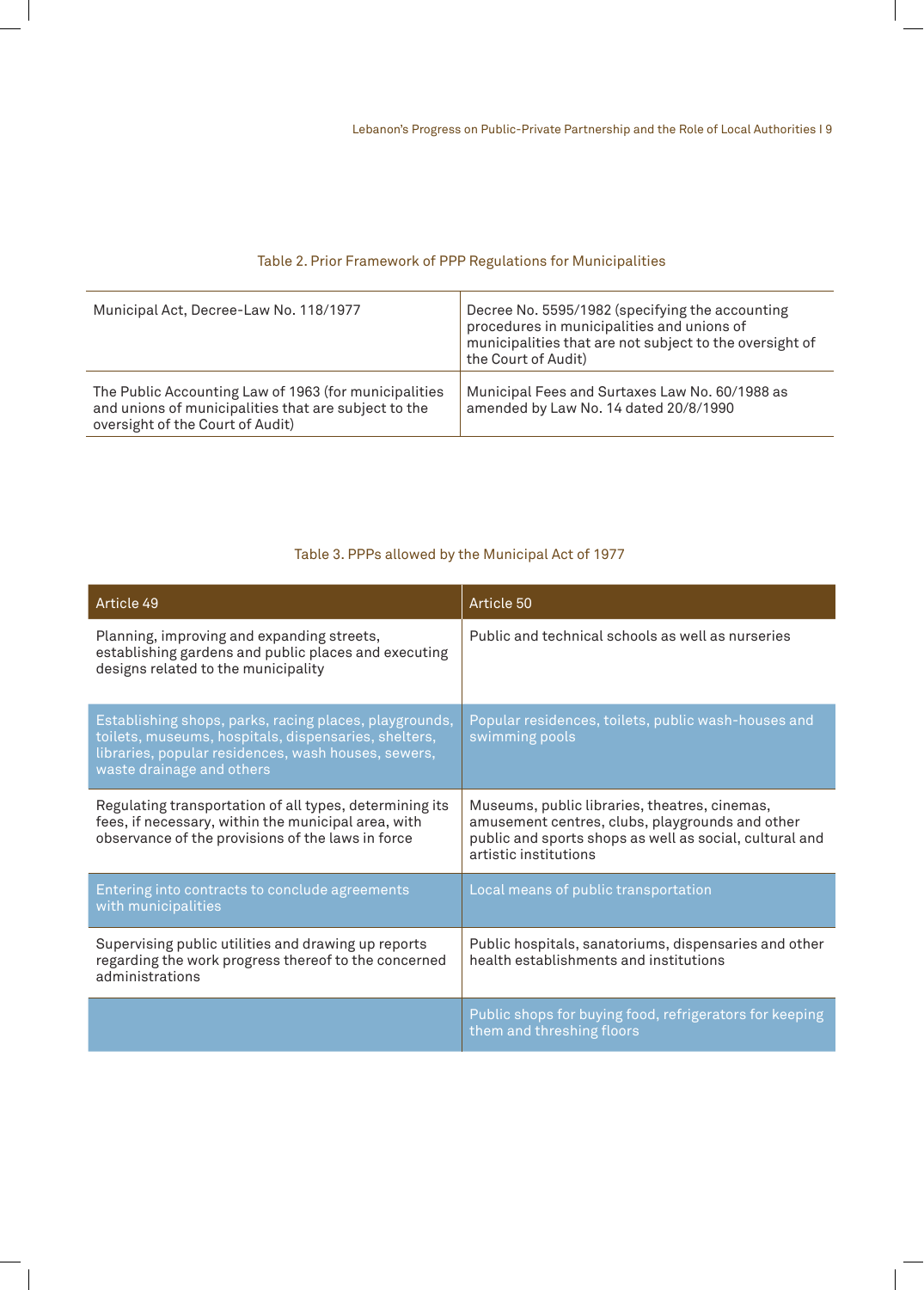| Not Subject to<br><b>Administrative Control</b>                                           | <b>District Commissioner</b>                                                                                            | Governor                                                                                                                           | Minister of Interior and<br><b>Municipalities</b>                                                                                                                                                                                         |
|-------------------------------------------------------------------------------------------|-------------------------------------------------------------------------------------------------------------------------|------------------------------------------------------------------------------------------------------------------------------------|-------------------------------------------------------------------------------------------------------------------------------------------------------------------------------------------------------------------------------------------|
| Approval and rejection of<br>donations and ordered<br>funds not related to any<br>charges | Municipal budget,<br>creating and reallocating<br>between budget lines                                                  | Authorising transactions<br>regarding supplies, work<br>and services when their<br>value exceeds 80 million<br>Lebanese pounds     | Beirut Municipal Council's<br>decisions                                                                                                                                                                                                   |
|                                                                                           | Authorising transactions<br>regarding supplies, work<br>and services valued<br>between 30-80 million<br>Lebanese pounds | Authorising works held in<br>trust and buying supplies<br>through invoices if their<br>value exceeds 50 million<br>Lebanese pounds | Loans                                                                                                                                                                                                                                     |
|                                                                                           | Approval or rejection of<br>donations and ordered<br>funds related to charges                                           |                                                                                                                                    | Creating municipal units,<br>organising them,<br>determining their cadre<br>and competence as well<br>as the scale of salaries<br>and wages                                                                                               |
|                                                                                           |                                                                                                                         |                                                                                                                                    | <b>Creating Unions</b><br>consisting of many<br><b>Municipal Councils in</b><br>order to carry out common<br>tasks of public interest                                                                                                     |
|                                                                                           |                                                                                                                         |                                                                                                                                    | Transferring public<br>municipal property to<br>private municipal<br>property, provided that<br>the streets and sections<br>located in the municipal<br>area are considered<br>municipal properties,<br>except for international<br>roads |
|                                                                                           |                                                                                                                         |                                                                                                                                    | <b>General specifications</b><br>regarding supplies, works<br>and services                                                                                                                                                                |
|                                                                                           |                                                                                                                         |                                                                                                                                    | General specifications for<br>buying municipal<br>properties                                                                                                                                                                              |

## Table 4. Municipal Decisions Subject to Administrative Control (Articles 59–62 of the Municipal Act)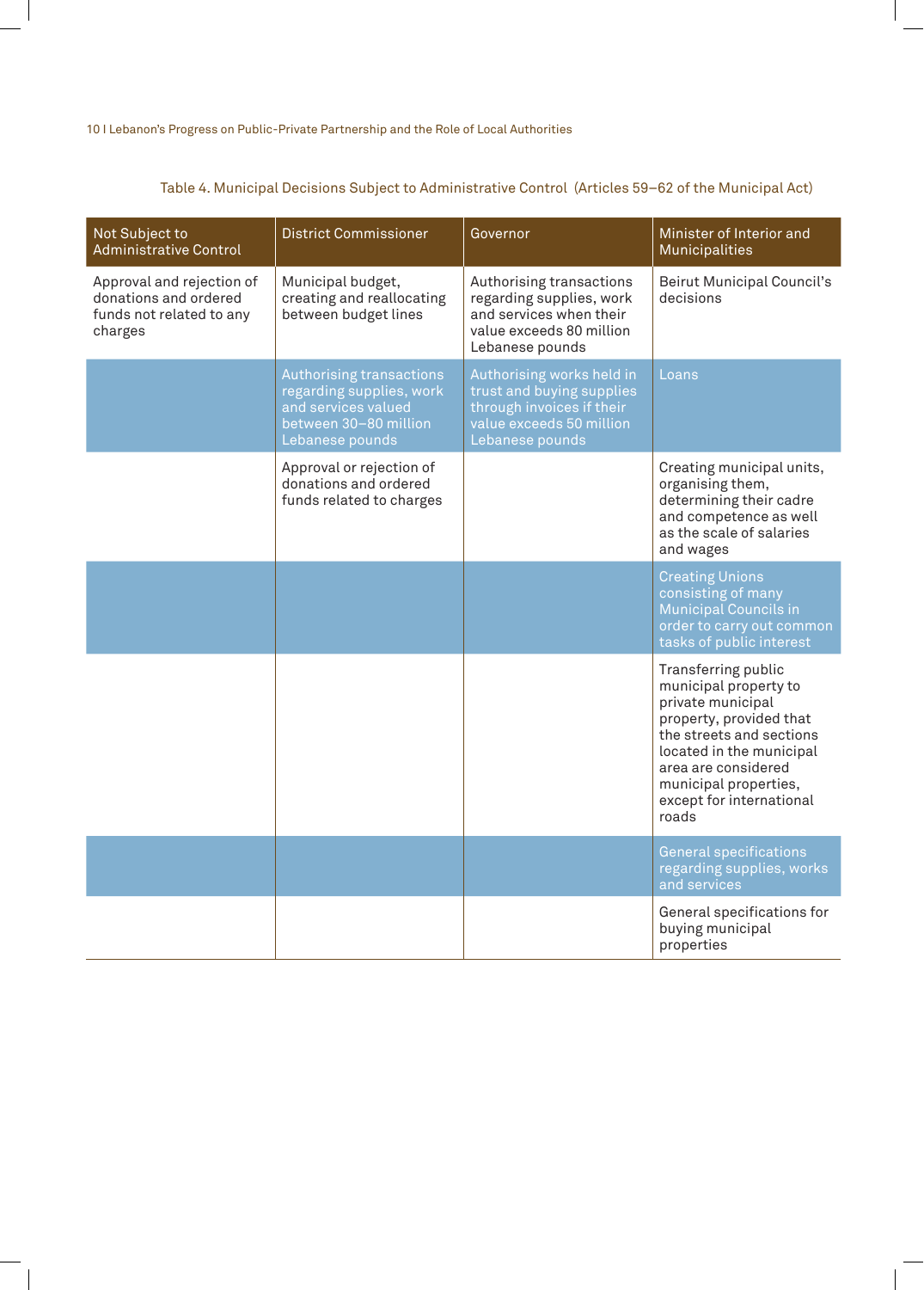#### Environment-Friendly Projects in Jezzine

The Jezzine Union of Municipalities in southern Lebanon has partnered with the private sector on several projects that contributed to local job creation. These partnerships included eco-tourism and ecoagriculture executed and operated by private companies. The first of these projects, La Maison de la Forêt, opened in 2012 and was followed by other similar projects.

These projects were implemented at a regional level, as the Jezzine Union of Municipalities comprises 29 municipalities. In most of these partnerships, the Union offered land as its share in the joint project, while the private partner invested in the execution and operation of the project.

Memoranda of Understanding were signed between both parties whereby the Union imposed their conditions and regulations on the private sector, such as prohibiting waterpipe smoking on the premises of the sites and adhering to environmentally friendly practices.

These projects succeeded due to the Jezzine Union of Municipalities developing clear business plans to attract investors. The Union also involved the local community, encouraging transparency by holding public consultations on the projects.

#### Table 5. Jezzine Union of Municipalities Projects

| La Maison de la Forêt                                                                                                                                                         | <b>Pine House</b>                                                                                         | <b>Olive Factory</b>                                                                                                                   | <b>Apply Factory</b>                                                                             |
|-------------------------------------------------------------------------------------------------------------------------------------------------------------------------------|-----------------------------------------------------------------------------------------------------------|----------------------------------------------------------------------------------------------------------------------------------------|--------------------------------------------------------------------------------------------------|
| An eco-touristic project<br>showcasing the forests<br>of Bkassine. It consists<br>of bungalows,<br>restaurants, conference<br>rooms and features<br>activities such as hiking | An eco-agricultural<br>project to boost local<br>agricultural products,<br>such as pine nuts and<br>honey | An eco-agricultural<br>project to support the<br>local Olive Farmers<br>Cooperative to diversify<br>and market their olive<br>products | A planned project to<br>build an apple factory<br>along the lines of the<br><b>Olive Factory</b> |

#### Solar Farms to the Rescue in Qabrikha

The Municipality of Qabrikha in southern Lebanon is an example how local authorities and donors can partner for sustainable energy solutions. Since 2018, Qabrikha residents enjoy 24/7 electricity coverage thanks to a 250kWh solar farm funded by the European Union, executed by United Nations Development Programme (UNDP) and managed by the municipality, which offered land for the project. Smart meters were installed to supply around 150 houses with green energy. During power cuts, the solar farm provides a power source of variable intensity, depending on the counter installed in every house.

In Qabrikha, UNDP employs a net metering technology. An individual or a collective owning photovoltaic panels can use this "net billing" method to subtract its production of energy from its consumption.

Electricité du Liban (EDL), on the other hand, measures household consumption using a bidirectional meter, with the net difference being billed to and paid by the user. When the production of solar electricity exceeds the village consumption, this surplus is donated to EDL's power grid.

Apart from the eco-friendly nature of the project, the net-metering process has reduced the residents' power consumption by 30 percent. This model is a successful example of how electricity supply shortages can be addressed while decreasing carbon emissions. Other municipalities could replicate Qabrikha's model, replacing the international donors, if need be, with the private sector.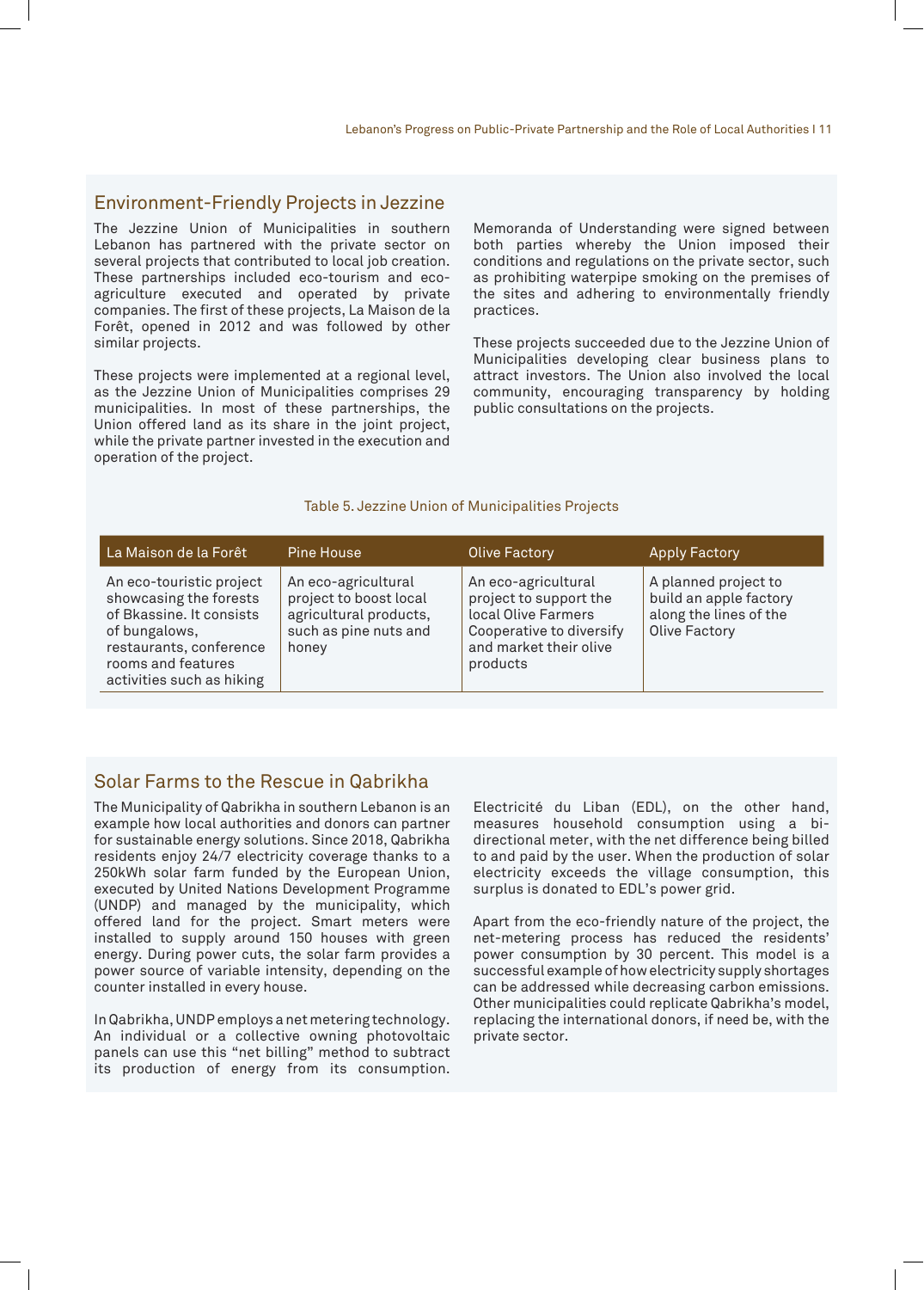The Integrated Solid Waste Management (ISWM) Law, passed in October 2018, could pave the way for PPP agreements to address Lebanon's solid waste crisis at the local and regional levels. However, it also gives central government authorities the power to override local authorities and conduct their own projects.

The law adopts the principle of decentralisation, placing responsibility on local authorities to handle waste management by designing local and regional master plans in accordance with Ministry of Energy-sanctioned frameworks.

Municipalities have stepped forward to demonstrate the utility of PPP to resolve local waste management challenges amid the central government's struggles to enact sustainable solutions.

Already, the Municipality of Bikfaya-Mhaydseh in the Metn district, in collaboration with neighbouring municipalities, devised its own waste management system by sorting and treating eight tonnes of waste daily in waste-sorting facility inaugurated in March 2016 that is operated by a private company.

In North Lebanon, the central government effectively controls solid waste management (SWM) projects while local authorities are assigned a supportive role. The Solid Waste Treatment Plant of Tripoli, the largest in Lebanon, combines sorting, recycling and composting. The facility receives waste from the Fayhaa Union of Municipalities, which includes Tripoli, Mina, Beddawi and Qalamoun municipalities. It was built with a grant from the EU, is managed by the Office of the Minister of State for Administrative Reform (OMSAR) and operated by a private company. The plant, inaugurated in June 2017, is the first initiative to establish PPP in the field of SWM.

Since local authorities are not allowed by law to impose additional fees to recover SWM-related costs, cost recovery for waste management projects would be indirectly rendered possible in a PPP framework where the service provider would collect fees in exchange for waste collection, sorting and treatment.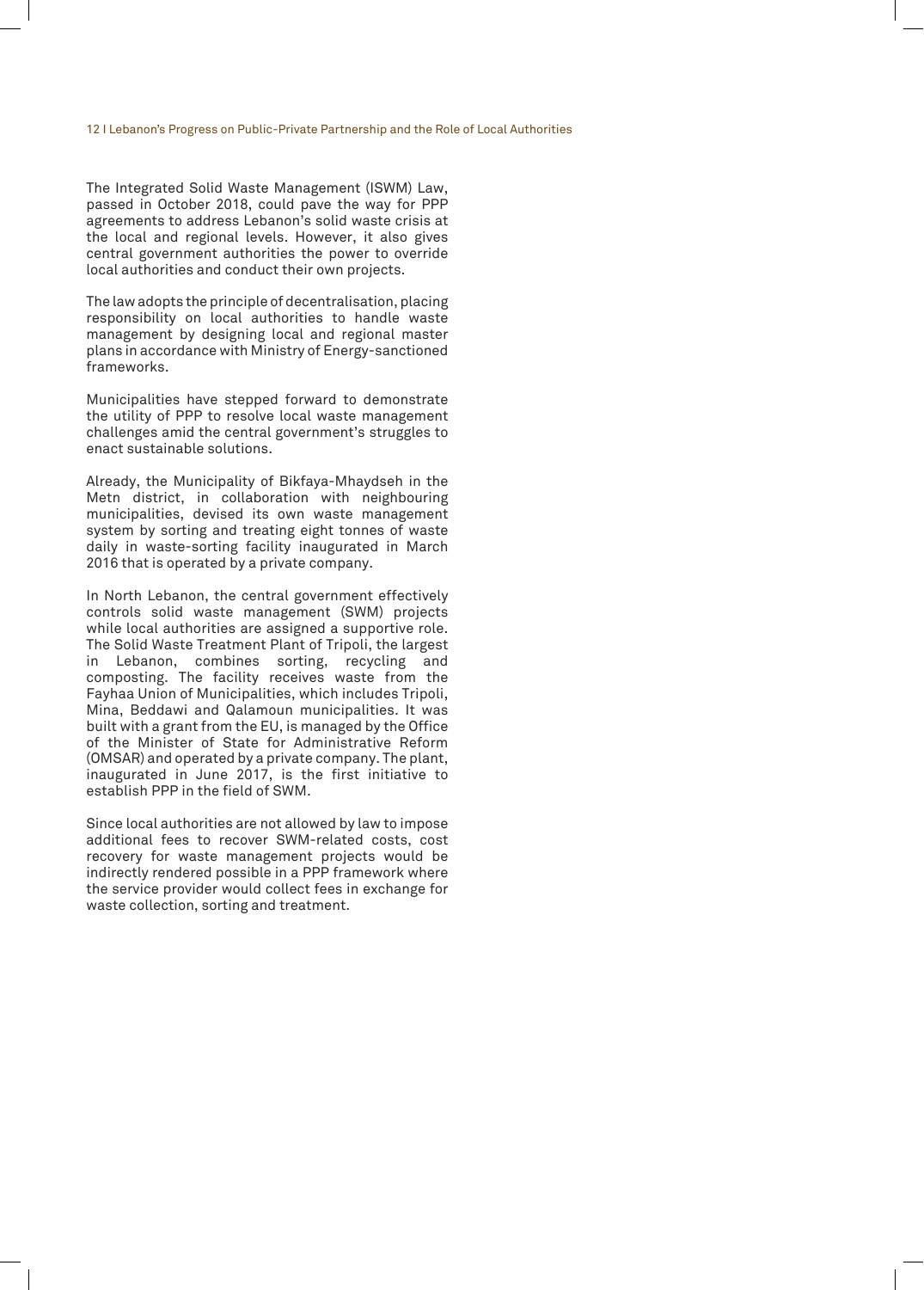## 4. Improvements and Challenges: Assessing Lebanon's New PPP Law for Local Authorities

PPP Law No. 48 offers several advantages over Lebanon's previous collection of ad-hoc regulations for PPP on the national level. Nevertheless, the law has gaps that pose challenges for the country's municipalities.

In an improvement over existing regulations, the PPP law ratified in August 2017 provides a comprehensive legal framework for PPP agreements in Lebanon. The law establishes a regulatory outline for government contracts with private investors to build and manage infrastructure in several sectors, particularly electricity, telecommunications and civil aviation.

Under the law, the High Council for Privatisation, established in 2000, was renamed the High Council for Privatisation and Partnership (HCPP) and allotted broad powers to manage the development and tendering of PPP projects. The renamed entity is expected to act as a high-level and centralised PPP champion with representation from across Lebanon's government.

PPP Law No. 48 further moves the country toward international standards by ensuring transparency and competitiveness through public tender and procurement processes. Transparency is a key element to ensuring successful PPP, with the aim of attracting private investment to enable quicker mobilisation of capital.

The law brings further improvements over Lebanon's previous PPP framework as it is designed to:

- $\blacksquare$  Attract foreign investments with the potential for creating jobs, increasing revenues and stimulating economic growth
- **Provide assurance to private firms to invest and** contract with the public sector
- $\blacksquare$  Transfer risk to the private sector and reduce the risk borne by the public sector
- Preserve the rights of the public sector to monitor and benefit from private expertise

Despite these improvements, PPP Law No. 48 still has deficiencies which make it challenging for municipalities to utilise effectively. The law is not geared for small, short-term, or urgent PPP projects favoured by local authorities. This is because the new law does not provide for a simplified procurement process suitable for the projects usually conducted by municipalities.

Under PPP Law No. 48, municipalities have the option of initiating PPP projects according to pre-existing regulations governing local authorities, namely the 1977 Municipal Act. As discussed above, these regulations leave municipalities administratively constrained and fiscally dependent to central authorities.

Municipalities can also pursue PPP projects according to the regulatory framework offered by PPP Law No. 48. The law stipulates that the Council of Ministers is entrusted with final approval of national-level PPP projects and their financial and technical specifications, while Municipal Council or Municipality Union chiefs hold such authorities for local projects. However, once these local projects are approved, they undergo the same complex bureaucratic and authorisation processes as national-level ones, making the process burdensome and very lengthy.

These PPP procurement processes can take a minimum of four to five years before implementation, regardless of project size. Because of these lengthy, and expensive, processes, PPPs may be of little interest to municipal officials, who are elected for six-year terms.

Instead, elected municipal officials usually resort to short-term, "quick-win" projects that increase the chances of earning the recognition of their constituents. Without sound mid- and long-term planning of public services and urban infrastructure at the municipal level, local authorities in Lebanon are unlikely to benefit from the framework of the 2017 PPP Law.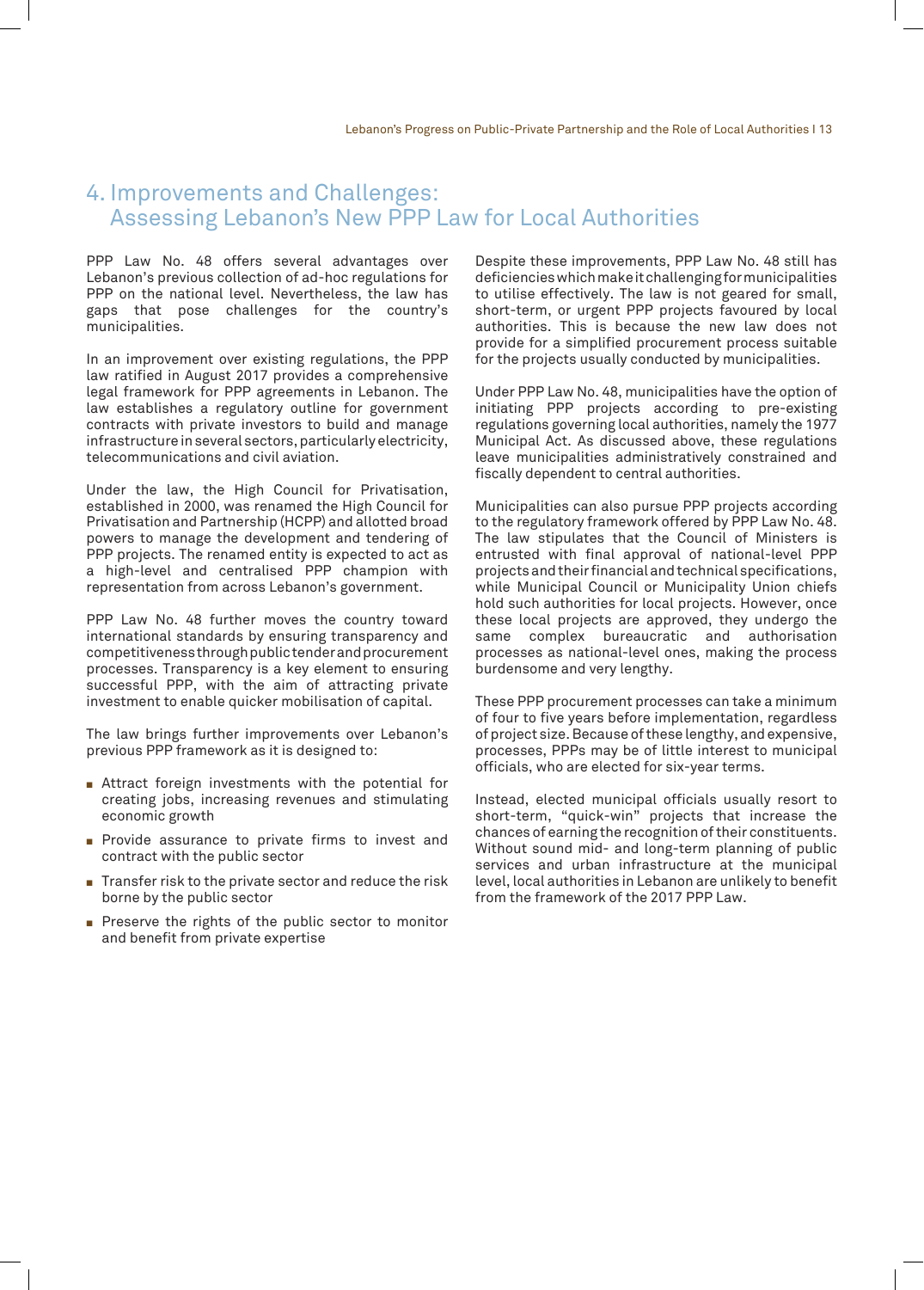

Figure 3.The complexity of the municipal PPP tendering process under PPP Law No. 48. Source: HCPP, 2019.

#### Table List of Abbreviations

- SC: Steering Committee
- WT: Working Team
- PM: Prime Minister
- EoI: Expression of Interest
- RfQ: Request for Quotation
- RfP: Request for Proposal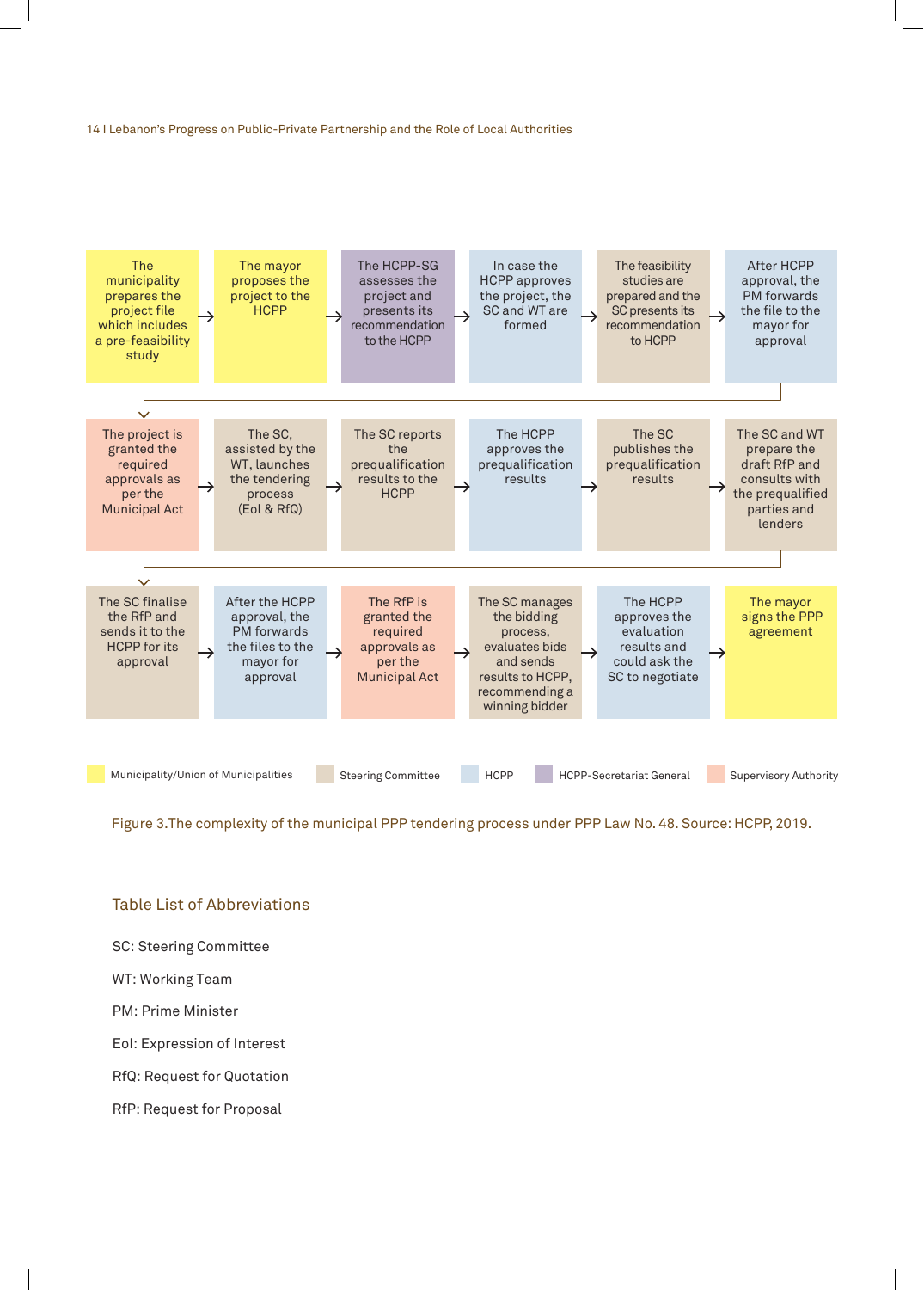# 5. Looking Forward

Several steps are required for Lebanon's municipalities to benefit from the potential of public-private projects. Efficient private sector involvement complemented by reforms of municipal finances will help municipalities fulfil a much-needed role in local economic development. Such reforms will free municipalities from dependency on the international donor community and Lebanon's central government. Partnerships between the private sector and municipalities, if conducted according to a legal framework and transparent procurement process, will benefit local citizens.

In order to create an environment conducive to capital expenditure at the municipal level in partnership with private investors, Lebanon's PPP Law No. 48 should be reinforced with several steps.

 $\blacksquare$  Streamline the approval process for small-scale PPP projects favoured by municipalities

Special PPP guidelines should be formulated that explain the PPP implementation process in an easy and well-structured manner for municipalities to easily access. These guidelines should provide templates of contracts and board decisions as well as a special section specific to municipalities.

Train municipalities to better understand PPP Law No. 48

Given the complexity of the PPP process, it is necessary to raise awareness and train municipalities to fully understand the details of PPP Law No. 48 and its advantages and disadvantages. Municipalities struggle to perform traditional public procurement and lack the technical skills to engage in PPP. It is therefore crucial to establish a national training institute or department within or in coordination with the HCPP that helps build competencies among elected municipal officials and municipal staff.

 $\blacksquare$  Encourage municipalities to pool resources

Municipalities should be encouraged to join forces to lead joint projects benefiting from PPP Law No. 48. This would help distribute the costs of proposed projects. Since many municipalities are cash-poor and land-rich, municipal land and properties could be used to attract capital investment.

Bolster the new PPP law with further transparency measures

Transparency is key to the success of PPP worldwide as it encourages competition, fairness and efficiency. Lebanon's PPP Law No. 48 takes positive steps toward ensuring transparency, however more decrees and measures should be passed to achieve international standards on transparency. Transparency requires a clear and robust regulatory framework extending from the central government to the level of municipalities.

Efforts should be taken to facilitate the involvement of civil society and non-governmental organisations in observational roles within PPP projects. Municipalities should engage and consult with all stakeholders, most importantly, the citizens impacted by the projects.

While the PPP Law No. 48 focuses on the transparency processes of selecting private partners, it does not adequately address the transparency of the Lebanese government's implementing agencies. As such, steps must be taken to make transparent the role, organisational structures and procurement processes of implementing agencies, namely the HCPP. This will help facilitate the professionalism and integrity of these agencies as well as encourage accountability. Furthermore, independent complaint mechanisms must be adopted for PPP projects to combat possible corruption and fraud.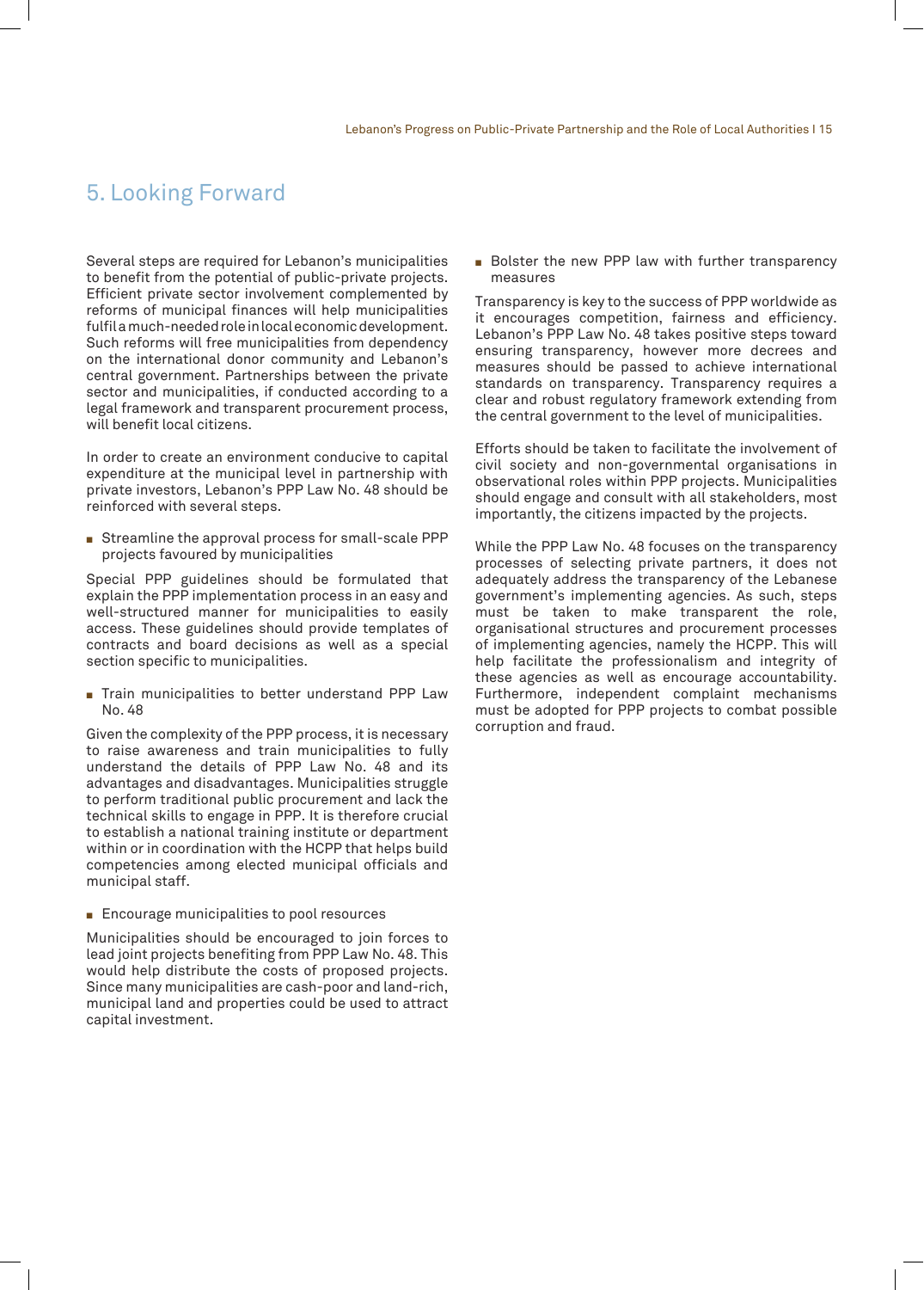#### ABOUT DEMOCRACY REPORTING ABOUT SKL INTERNATIONAL INTERNATIONAL

Democracy Reporting International (DRI) is a nonpartisan, independent, not-for-profit organisation registered in Berlin, Germany. DRI promotes political participation of citizens, accountability of state bodies and the development of democratic institutions world-wide. DRI helps find local ways of promoting the universal right of citizens to participate in the political life of their country, as enshrined in the Universal Declaration of Human Rights and the International Covenant on Civil and Political Rights.

http://www.democracy-reporting.org

SKL International is an affiliated office to the Swedish Association of Local Authorities and Regions (SALAR) that focuses on developing local governance worldwide, and in the countries heavily affected by the Syrian crisis, such as Lebanon and Turkey. In the framework of its project "Resilience for Local Governance" (Reslog), SKL International promotes good governance, resilience and active citizenship in Lebanon's governorate Akkar by strengthening local authorities' capacities, advocating for national dialogue and engaging community groups in decision-making through an area-based approach.

http://sklinternational.se/

# **DEMOCRACY REPORTING INTERNATIONAL**



This publication was produced with the assistance of the Swedish International Development Agency (SIDA). The contents of this publication are the sole responsibility of Democracy Reporting International and SKL International and do not necessarily reflect the views of SIDA.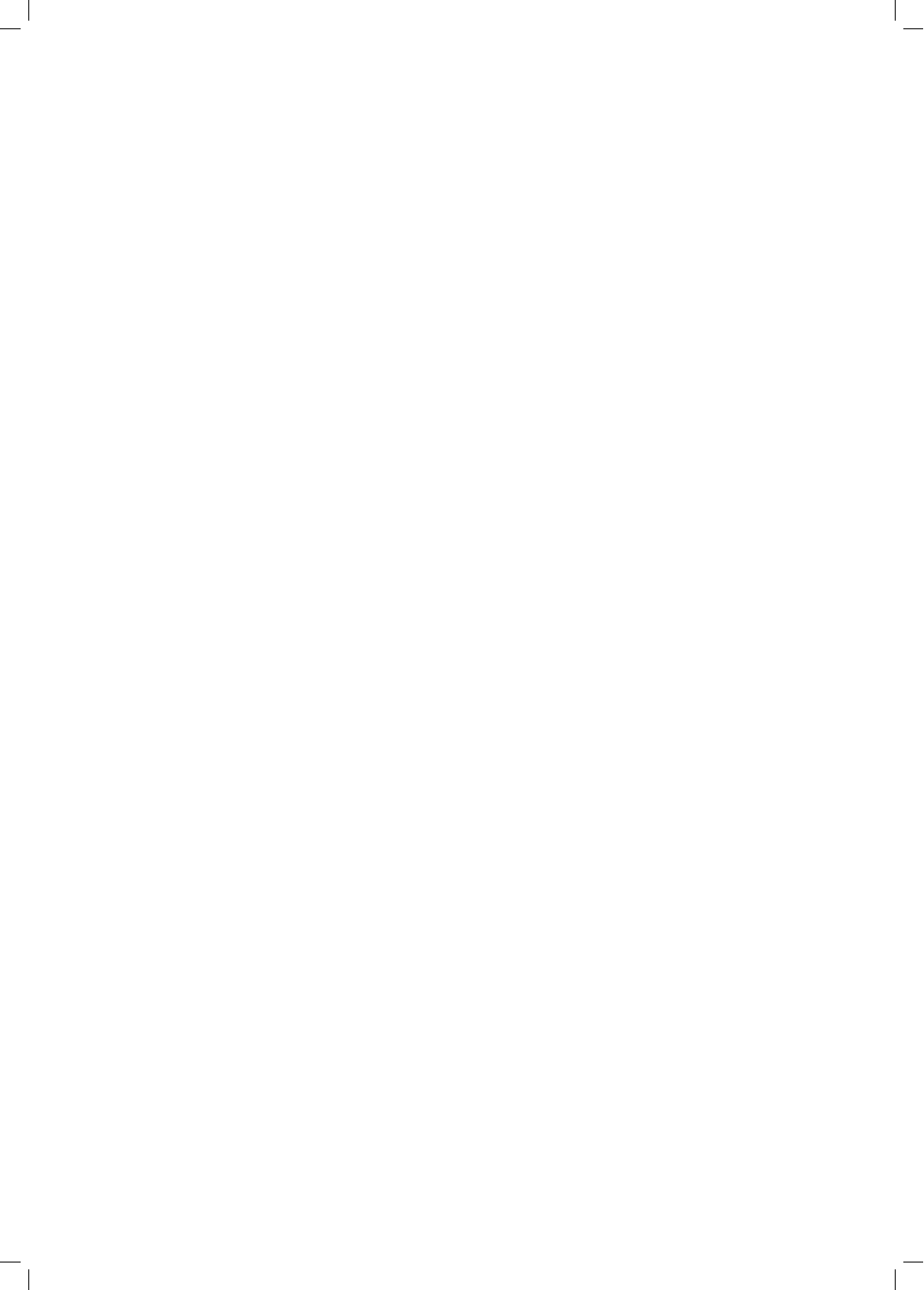# Abbreviation Table

| <b>CIP</b>      | Capital Investment Plan                                   |
|-----------------|-----------------------------------------------------------|
| <b>PPP</b>      | Public-Private Partnership                                |
| <b>BOT</b>      | Build, Operate and Transfer                               |
| <b>BOOT</b>     | Build, Own, Operate and Transfer                          |
| <b>BOO</b>      | Build, Own and Operate                                    |
| 0&M             | <b>Operation and Maintenance</b>                          |
| GDP             | <b>Gross Domestic Product</b>                             |
| <b>CSO</b>      | Civil Society Organisation                                |
| ERA             | <b>Electricity Regulatory Authority</b>                   |
| <b>EDL</b>      | Electricité du Liban                                      |
| <b>DSP</b>      | <b>Distribution Service Provider</b>                      |
| <b>BDL</b>      | Banque du Liban                                           |
| <b>NEEREA</b>   | National Energy Efficiency and Renewable Energy Action    |
| <b>UNDP</b>     | United Nations Development Programme                      |
| <b>ISWM</b>     | <b>Integrated Solid Waste Management</b>                  |
| <b>SWM</b>      | Solid Waste Management                                    |
| <b>OMSAR</b>    | Office of the Minister of State for Administrative Reform |
| <b>HCPP</b>     | High Council for Privatisation and Partnership            |
| <b>UNCITRAL</b> | United Nations Commission on International Trade Law      |
| <b>UNECE</b>    | United Nations Economic Commission for Europe             |